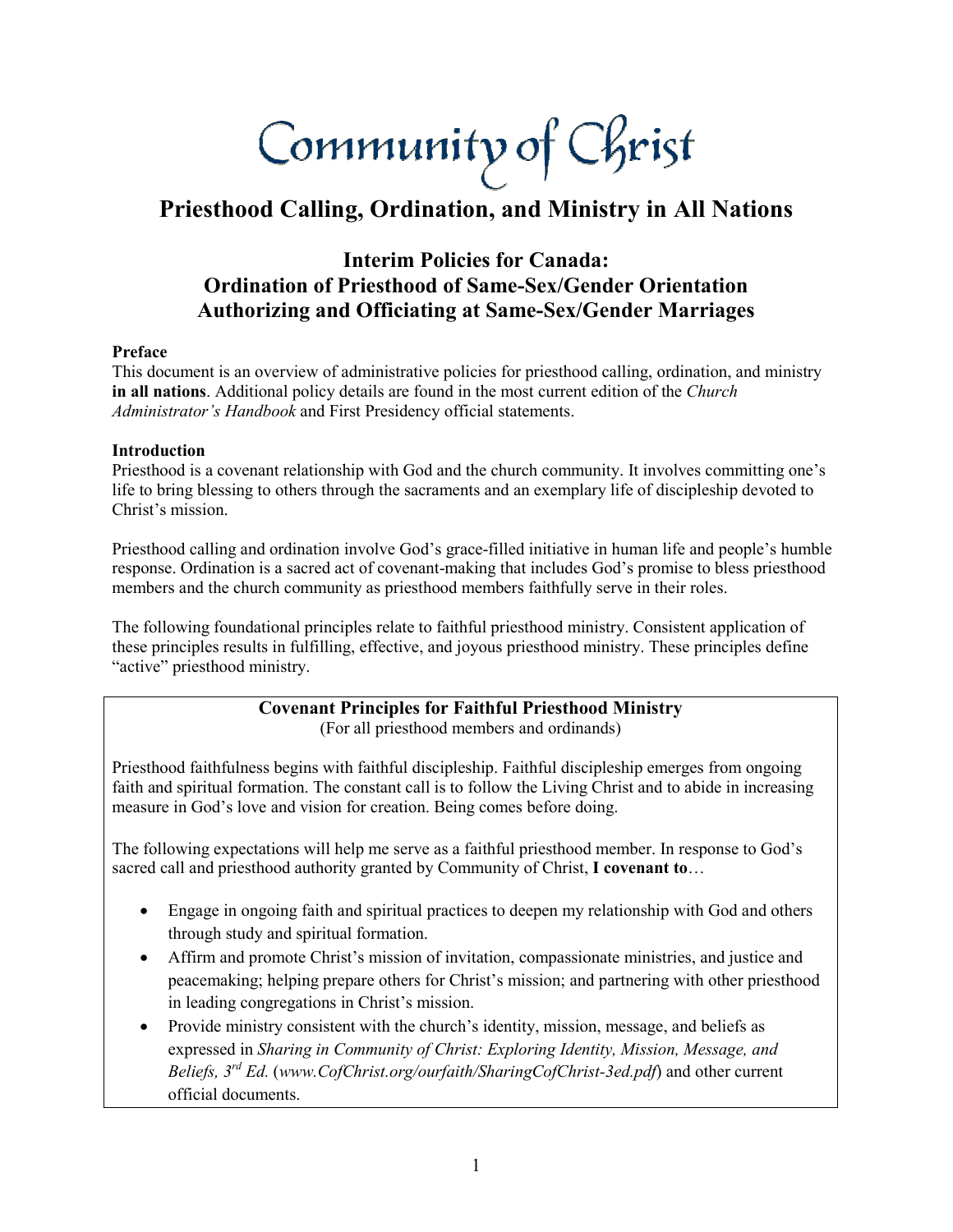- Model an ethical, moral, and holistic lifestyle.
- Model generosity as a regular contributor to local and world mission tithes, according to my true capacity.
- Protect the safety and well-being of children and youth, including, where applicable, being a Registered Children and Youth Worker.
- Actively participate in congregational life or similar church expressions when congregational life is not available.
- Participate annually in educational or spiritual formation experiences offered by my congregation, mission center, apostolic mission field, or World Church.
- Develop and implement a plan for ministry that uses my gifts to advance Christ's mission.

# **Administrative Procedures**

The following statements highlight church policies regarding priesthood matters. They are provided to help church officers fulfill their responsibilities and to inform all priesthood members.

# **Priesthood Calls**

The priesthood calling process includes:

- 1. Recommendation for ordination by the appropriate administrative officer in response to the spirit of discernment, wisdom, and divine direction. Full attention should be given to all elements of the "Recommendation for Ordination Form" in the *Church Administrator's Handbook: 2005 Edition*, on page 88.
- 2. Confirmation of necessary administrative approvals as specified in current policies.
- 3. Presentation of call to the candidate for prayerful consideration once administrative approvals are received.
- 4. Demonstration of support by a vote in a conference of the appropriate church jurisdiction.

# **Priesthood Ordination**

- 1. The sacrament of ordination provides formal authority to function within a specific priesthood office in the church.
- 2. An ordination normally is performed by two members of the priesthood authorized to ordain people to a specific office. In some cases situations in local areas may require the ordination to be performed by one authorized priesthood member.
- 3. The ordinand and the administrative officers will choose the ordaining priesthood members. Qualifications for priesthood who can officiate in the sacrament of ordination can be found in the *Church Administrator's Handbook: 2005 Edition,* page 28.
- 4. The ordination is reported by the congregation or mission center recorder. Where possible, the congregation or mission center recorder should report details of the ordination to the Office of Membership Records at International Headquarters.
- 5. Recording of the ordination at International Headquarters results in the World Church secretary issuing a priesthood license, which certifies the individual as an ordained minister in Community of Christ.

# **Priesthood Ethics**

- 1. The ethical standards expected of those who are called and ordained to serve in the priesthood are presented in the "Priesthood Standards and Qualifications" portion of the "Recommendation for Ordination Form" in the *Church Administrator's Handbook:* 2005 *Edition*.
- 2. In addition, Doctrine and Covenants 164:6a provides clear guidance for moral behavior and relationships by listing ethics principles: **Christ-like love, mutual respect, responsibility,**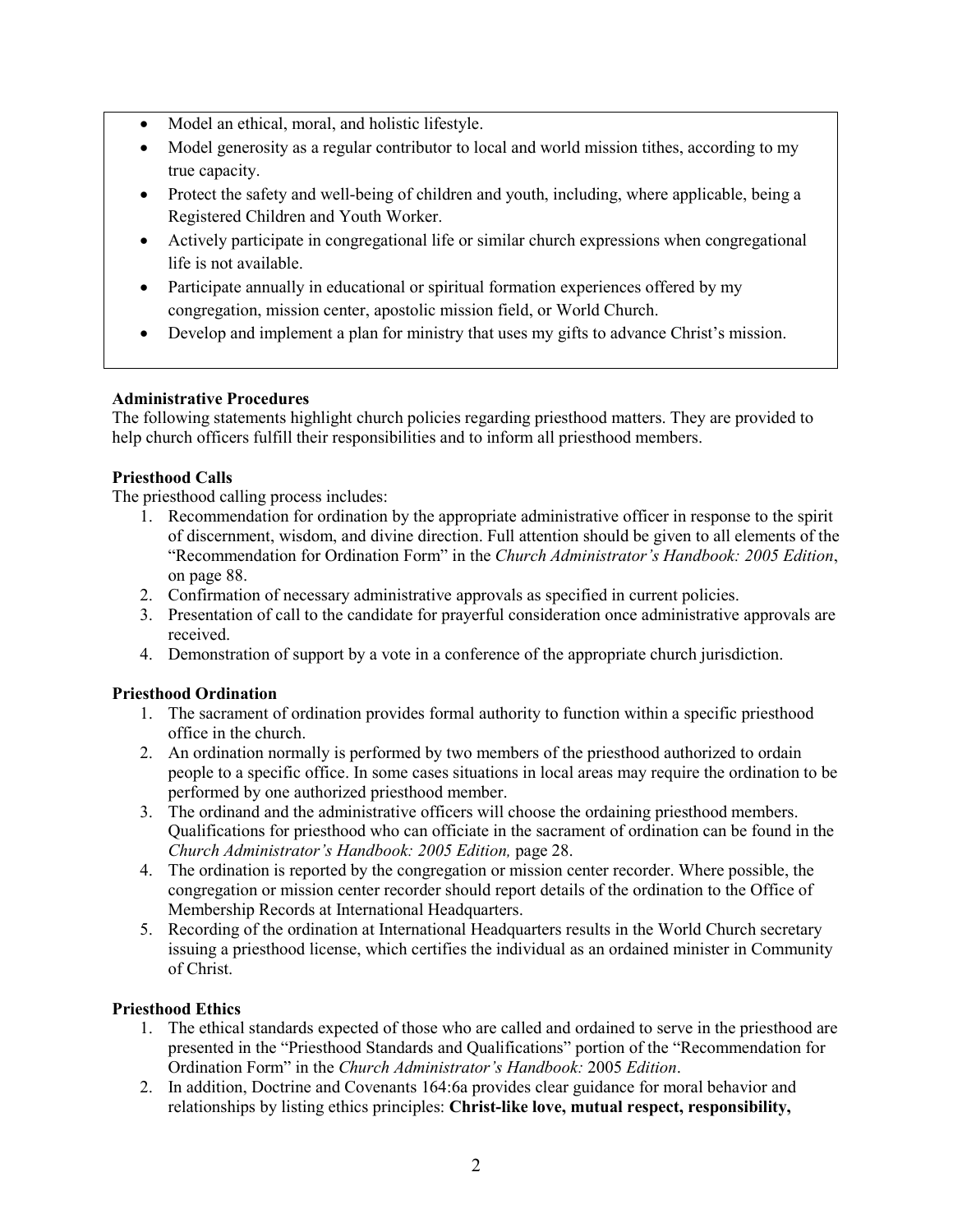**justice, covenant, and faithfulness.** To ensure clarity, Section 164:6b identifies types of behaviors and relationships that are not moral: **selfish, irresponsible, promiscuous, degrading, or abusive.** 

3. Additional priesthood ethics statements will be developed in the future and will be considered part of priesthood policies when made available.

### **Priesthood Ministry and Ordination**

- 1. The church's general policy is that ordination authorizes priesthood members to provide priesthood ministry wherever they live or travel. There is also a policy that priesthood ministry coming from outside a church jurisdiction should be approved by the appropriate church officers serving both the jurisdiction of residence and the jurisdiction in which the priesthood member will travel. Usually, this applies to ministry from outside one's mission center, but mission centers may establish their own procedures for congregations within the mission center (See: *Church Administrator's Handbook*: *2005 Edition*, page 20). The basic principle is that requesting or receiving priesthood ministry is the responsibility of pastors, mission center presidents, supervising apostles, and other presiding officers of the church.
- 2. Priesthood members are not required to accept an invitation to officiate in an ordination. If, for any reason, a priesthood member is unable or unwilling to officiate in an ordination, the priesthood candidate should be referred to another priesthood member in an appropriately sensitive and pastoral manner.

## **Ordination of Individuals in Same-sex/Gender Marriages or Long-term Committed Relationships**

- 1. If a policy is approved for a nation that permits people in same-sex/gender marriages or long-term committed relationships to be ordained, that policy is applicable only in that nation. In nations where same-sex/gender relationships are not legal serious harm and disruption to individuals, church organization, and mission could be caused by offering ministry from people in samesex/gender marriages or long-term committed relationships. Therefore, there will be nations where the priesthood ministry of people in same-sex/gender marriages or long-term committed relationships should not be offered and will not be accepted (see Appendix).
- 2. If a nation has a policy that permits people in same-sex/gender marriages or long-term committed relationships to be ordained, a person in such a relationship must be a citizen or permanent resident of the nation, reside in the nation, and be registered as a church member there, to be considered for a priesthood call. If an ordained person in a same-sex/gender marriage or longterm committed relationship moves to a nation with policies that do not allow for ordination of such persons, the person's priesthood license will not be removed simply because of that move. However, as stated above, there will be nations where the priesthood ministry in committed, same-sex/gender relationships should not be offered and will not be accepted.
- 3. Priesthood members will be allowed to ordain those in same-sex/gender marriages or long-term committed relationships only in nations where civil law and church policy permit such marriages or long-term committed relationships as legally recognized. Priesthood members must always abide by church policies and civil laws in the nation where they are offering ministry.
- 4. Priesthood members can travel to a nation where church policy allows ordination for those in same-sex/gender marriages or long-term committed relationships and be the officiating priesthood minister, provided they have approval from the pastor and the mission center president of the jurisdiction of residence as well as the jurisdiction in which the ordination is to take place. If no congregational participation is involved, only the mission center presidents must approve.
- 5. In mission centers that have congregations in two or more nations that have different national policies, congregations must abide by the policies of the nation where the congregation is physically located.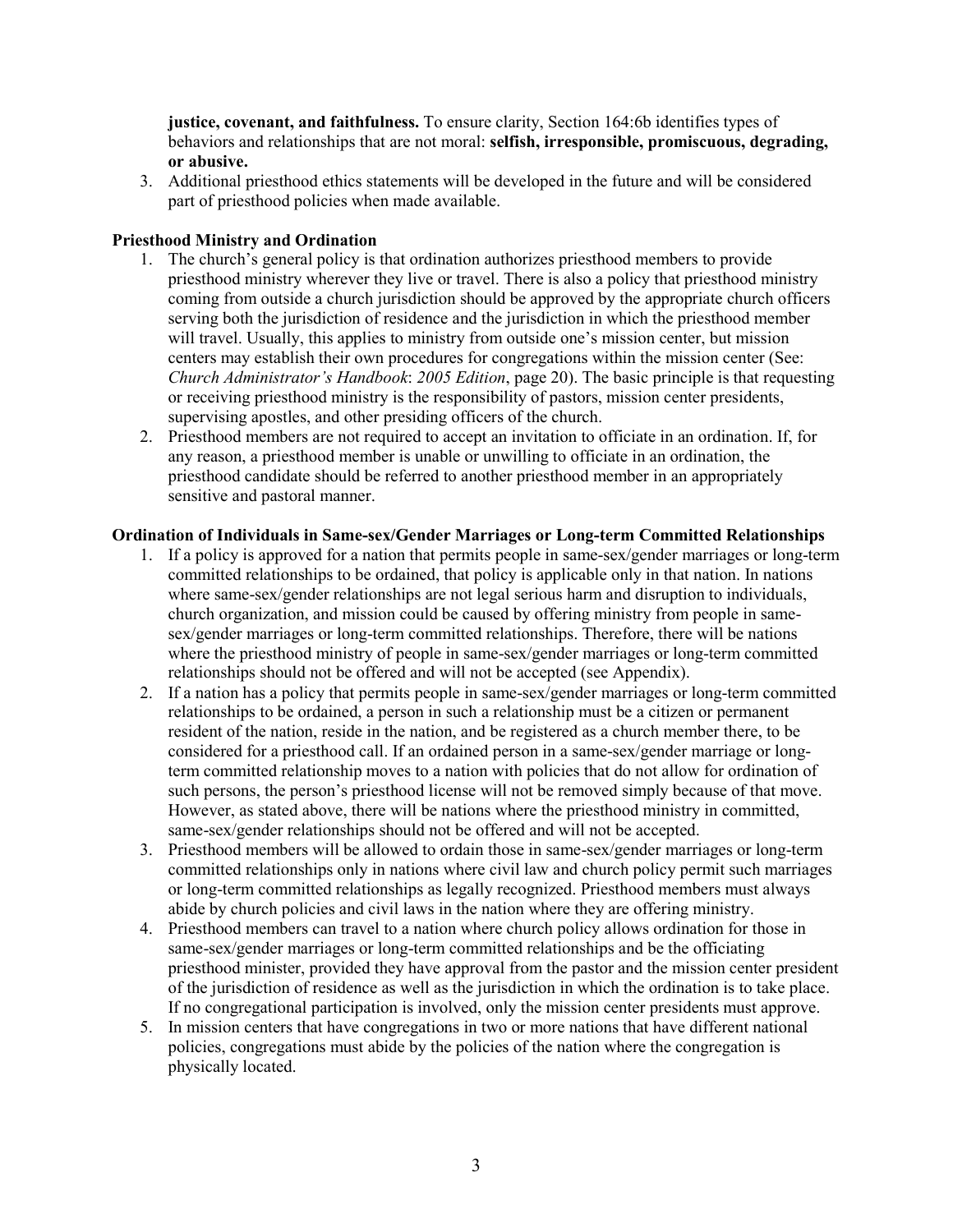6. Priesthood members are always responsible for determining how their involvement in ordination for those in same-sex/gender relationships will impact their ability to bring effective ministry in their home congregation, mission center, field, or nation.

## **Priesthood Ministry and Marriage**

Aaronic priests and Melchisedec priesthood members are eligible to perform wedding ceremonies in all nations, subject to any legal restrictions of the governmental jurisdiction in which the wedding will occur. In addition, the following policies apply:

- 1. Marriage preparation should begin six months to one year before the marriage ceremony. While exceptions may occur, adequate time must be provided for premarital discussions between the officiating minister and the couple.
- 2. All marriages should be reported by the congregation or mission center recorder, and the officiant should follow all reporting requirements established by civil authorities.
- 3. For information concerning marriage standards, preparation, reporting requirements, marital discord, termination, remarriage, and other related topics, see the relevant sections on marriage in the *Church Administrator's Handbook: 2005 Edition*. In the case of previous divorce, the officiant must confirm the divorce is recorded with the church authorities prior to solemnizing the marriage, if the marriage involves a Community of Christ member or members. In situations of multiple divorces, the minister also should check with World Church officers for any additional information or guidance.
- 4. Priesthood members traveling into an area to perform a marriage must receive approval from the mission center president and apostle of the jurisdiction of residence, as well as from the jurisdiction in which the marriage is to take place. When a Community of Christ congregation is involved, approval by the pastor of the congregation where the sacrament is to take place is also required.

### **Priesthood Ministry and Heterosexual Marriage**

The following statement will be used for heterosexual marriages:

The sacrament of marriage as celebrated in Community of Christ should be aligned with Doctrine and Covenants 111:2b. Thus, during the exchange of vows, the couple should be asked:

You both mutually agree to be each other's companions, husband and wife, observing the legal rights belonging to this condition; that is, keeping yourselves wholly for each other, and from all others, during your lives?

After answering in the affirmative, the officiating minister pronounces the couple "husband and wife" in the name of the Lord Jesus Christ, and by virtue of the laws of the country and authority vested in him/her. Then, the officiating minister typically offers this blessing:

May God add his blessings and keep you to fulfill your covenants from henceforth and forever. Amen.

#### **Priesthood Ministry and Same-sex/Gender Marriage**

If a nation has an officially approved policy that permits priesthood members to perform same-sex/gender marriages where they are legal, the following policies apply:

1. The following statement approved by the First Presidency will be used for same-sex couples during their marriage: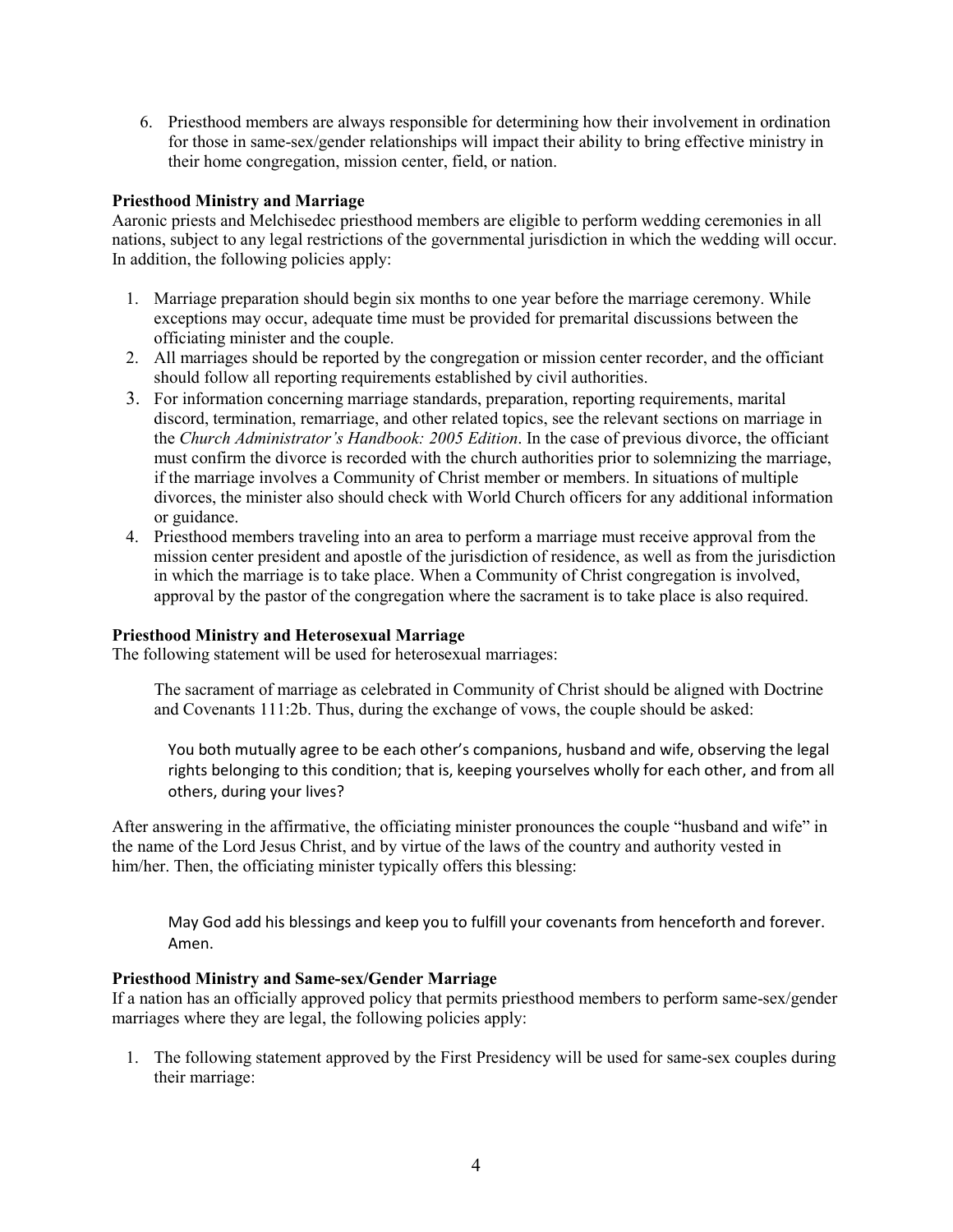You both mutually agree to be each other's marriage companion, observing the legal rights belonging to this condition; that is, keeping yourselves wholly for each other and from all others during your lives?

After answering in the affirmative, the officiating minister pronounces the couple married in the name of the Lord Jesus Christ, and by virtue of the laws of the country and authority vested in him/her. Then, the officiating minister typically offers this blessing:

May God add his blessings and keep you to fulfill your covenants from henceforth and forever. Amen.

- 2. Priesthood members are not required to perform same-sex/gender marriages.
- 3. Priesthood members will not be allowed to perform same-sex marriages in nations where World Church policy and civil laws do not allow it. Priesthood members must always abide by church policies and civil laws in the nation where they are offering ministry.
- 4. Priesthood members can travel to a nation where the church policy allows priesthood members to perform same-sex marriages and be the officiating minister, if certain conditions are met: compliance with all relevant national and local government regulations and certifications.
- 5. Priesthood members are always responsible for determining how their involvement in solemnizing same-sex marriages would impact their ability to bring effective ministry in their home congregation, mission center, nation, or field.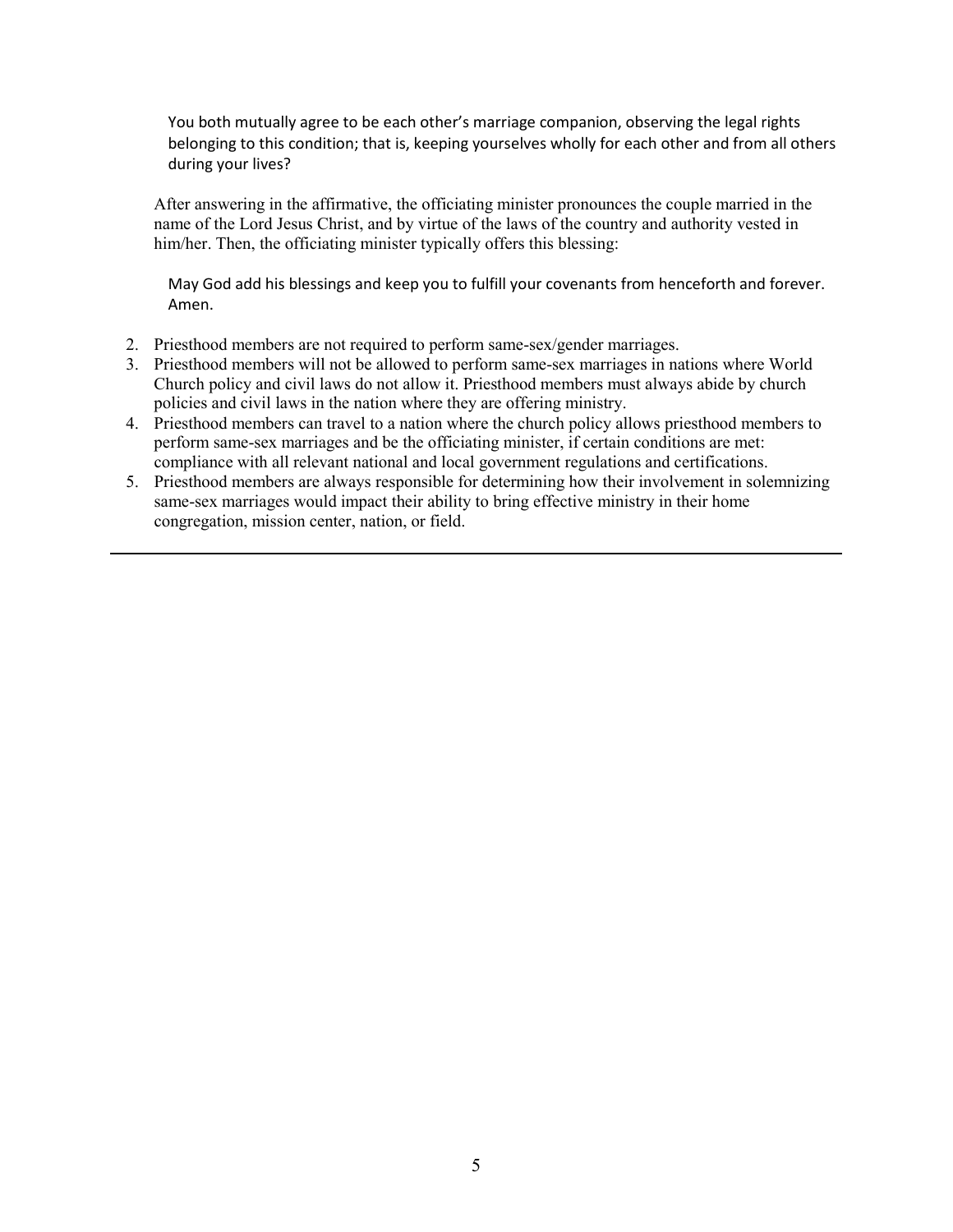

# **INTERIM POLICIES FOR CANADA ONLY**

# **Preface**

The following interim policies are approved for implementation in Canada beginning June 1, 2013. These interim policies will be implemented in accordance with all World Church policies regarding marriage and ordination. The church in Canada will follow these interim policies for two years. At the end of this time the interim policies will be evaluated and revised as needed.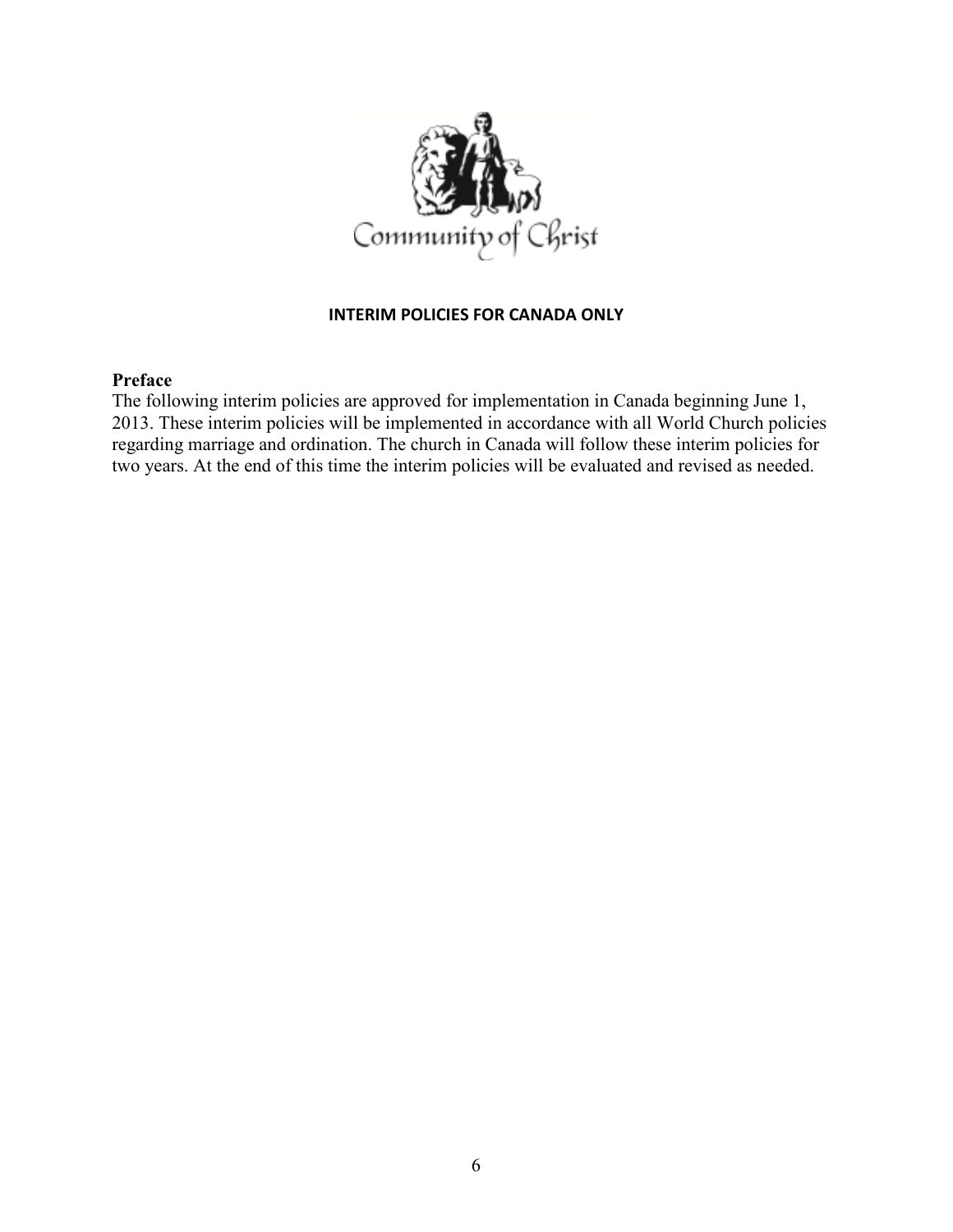

 **[Church Administrator's Handbook 6G; 4] Effective Date: June 1, 2013 [Doctrine and Covenants 17; 156; 163; 164] Revision Date: April 8, 2013 [Priesthood Manual 2004] [Priesthood Faithfulness planning] [National Conferences: General Questions and Answers, May 22, 2012]** 

**Reference: [WCR] Policy Number: National Policy-Canada 40.00** 

# **CANADA INTERIM POLICY FOR ORDINATION OF PRIESTHOOD OF SAME-SEX/GENDER ORIENTATION**

#### **Preface**

Ordination of members of same-sex/gender orientation in Canada is authorized and will follow the policies established by the church for ordination. Policies and procedures for initiating calls are outlined in the current *Church Administrator's Handbook*. The First Presidency provides guidelines for ethics and patterns of behavior that are applicable for all priesthood.

#### **Introduction for Ordination**

The following interim policy regarding ordination of priesthood members of same-sex/gender orientation is approved for implementation in Canada beginning 1 June 2013. This interim policy will be implemented in accordance with all World Church policies regarding priesthood calling, ordination, and ministry. The church in Canada will follow this interim policy for two years. At the end of this time the interim policy will be evaluated and revised as needed.

#### **Interim Policy**

- 1. God calls people to the priesthood according to God's freedom, wisdom, and purposes. Race, ethnicity, size, physical ability, sex/gender, and sexual orientation, are not grounds for deferring the calling of or for the approval of an ordination to any priesthood office if all other church policy expectations are met.
- 2. Church members in Canada in same-sex/gender marriages are eligible to be called to serve in the priesthood.
- 3. This policy pertains to the ordination of Aaronic and Melchisedec priesthood members from among church members who are citizens or permanent residents of Canada, residing in Canada, whose church membership is recorded in Canada.
- 4. If a person in a same-sex/gender marriage is approved for ordination, the sacrament of ordination for a person in such a relationship should occur within the legal jurisdiction of Canada. Any exception to this policy must be specifically approved by the supervising apostle or apostles involved.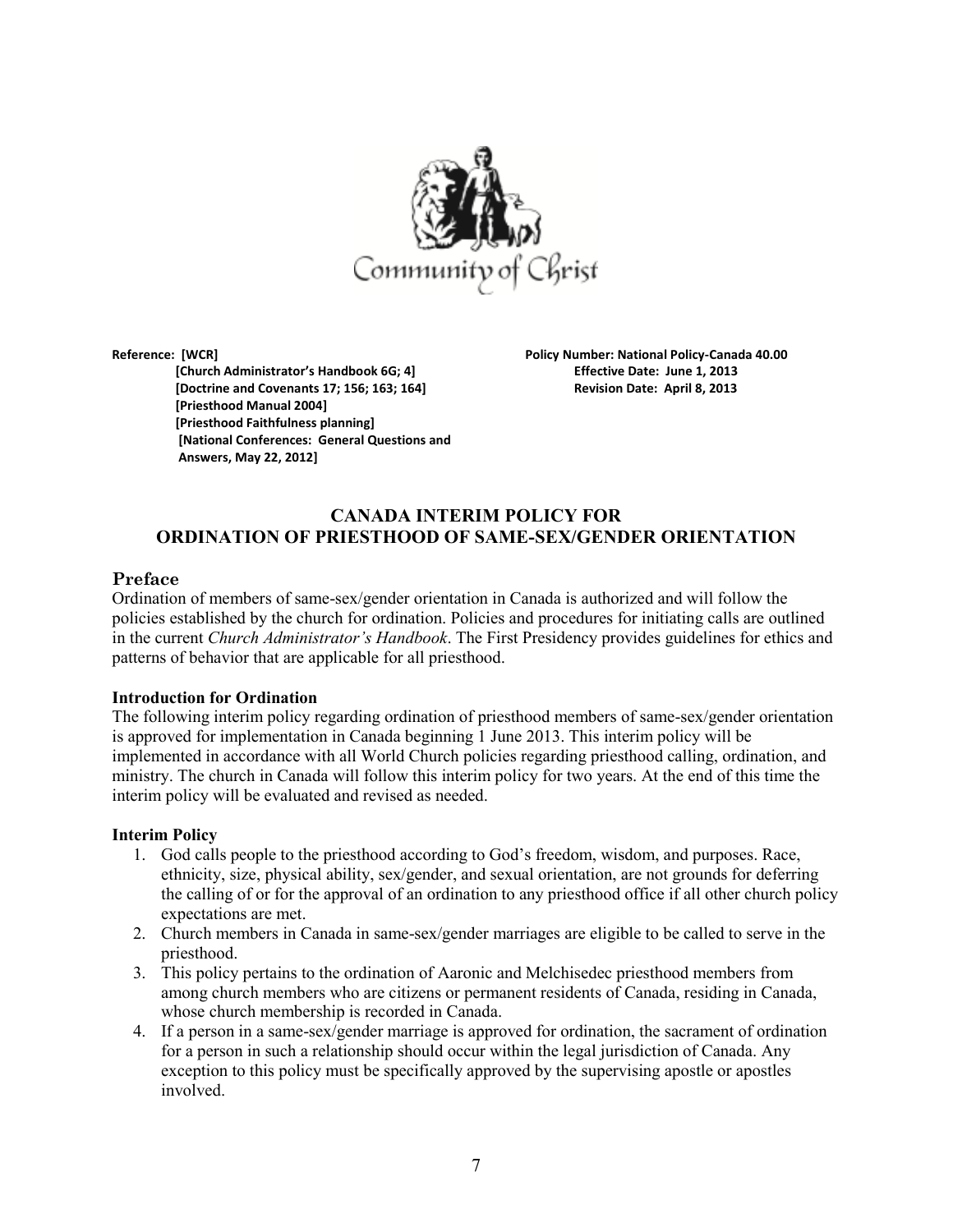- 5. Nothing in this policy is intended to, or should be construed to, violate or oppose the provinces, territories, or federal laws of Canada. A couple living in a same-sex/gender marriage must satisfy the current legal definition of the province or territory where they reside. With respect to that marriage, a couple must abide by the legal rights and responsibilities defined by the province or territory where they reside.
- 6. If there are conflicts between the provisions of this policy and the laws of Canada, immediately contact your mission center president and apostle.

# **Distribution**

This interim policy will be distributed to the following church leaders:

- WCLC members
- World Church Legal Services
- Canadian mission center officers, staff members, and employees
- All pastors in Canada
- All priesthood members in Canada
- Other field officers, staff and employees, as needed.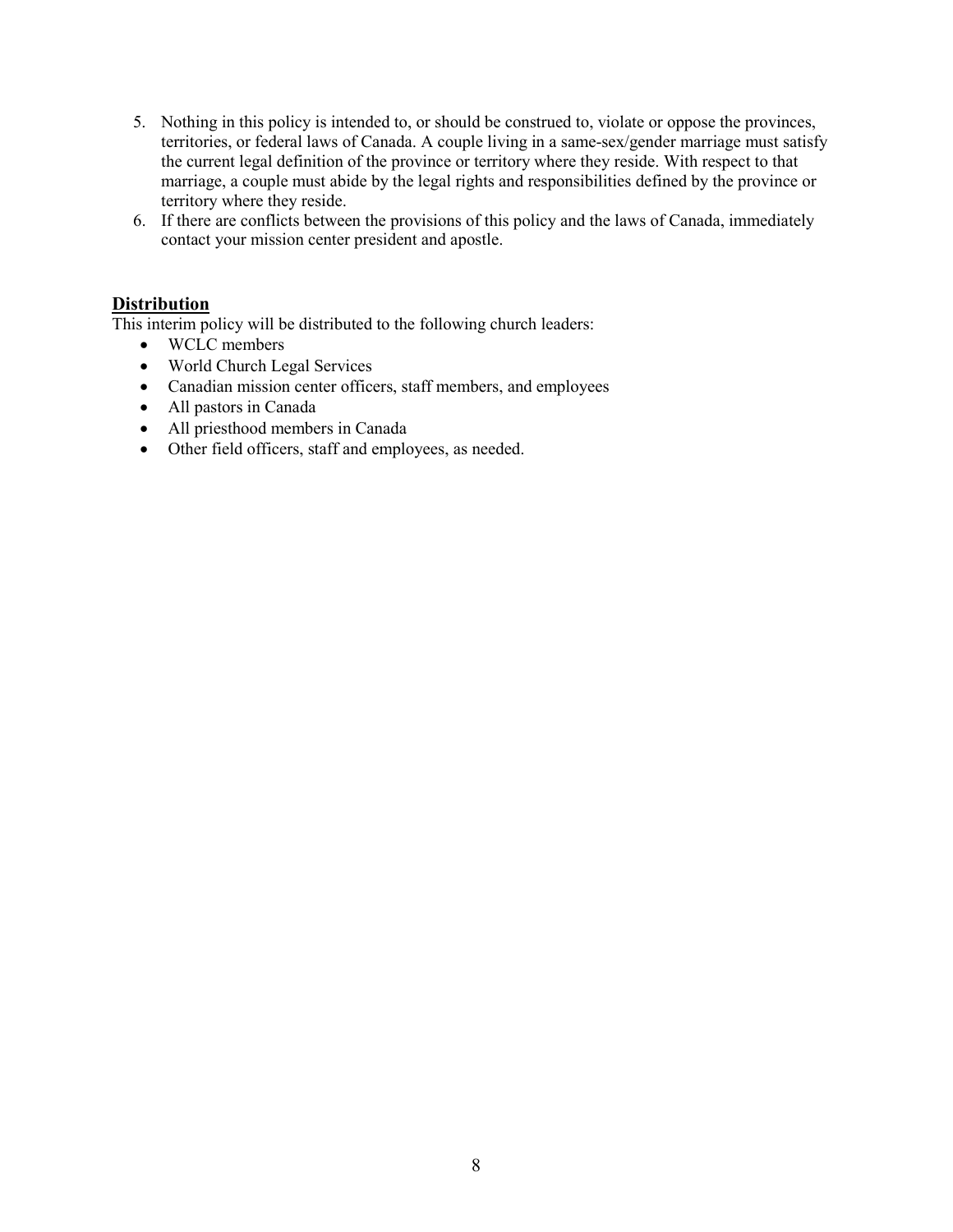

 **[Church Administrator's Handbook 6G; 4] Effective Date: June 1, 2013 [Doctrine and Covenants 17; 156; 163; 164] Revision Date: April 8, 2013 [Priesthood Manual 2004] [Priesthood Faithfulness planning] [National Conferences: General Questions and Answers, May 22, 2012]** 

**Reference: [WCR] Policy Number: National Policy-Canada 70.00** 

# **CANADA INTERIM POLICY FOR AUTHORIZING AND OFFICIATING AT SAME-SEX/GENDER MARRIAGES**

#### **Preface**

Aaronic priests and all Melchisedec priesthood are authorized to officiate at same-sex/gender marriages in Canada according to federal, provincial, and territorial laws, and church policy. Church policies and procedures for officiating marriage ceremonies are outlined in the current *Church Administrator's Handbook*.

#### **Introduction for Officiating at Same-sex/Gender Marriages**

The following interim policy is approved for implementation in Canada beginning 1 June 2013. This interim policy will be implemented in accordance with all World Church policies regarding marriage. The church in Canada will follow this interim policy for two years. At the end of this time the interim policy will be evaluated and revised as needed.

#### **Interim Policy**

- 1. Canadian law permits same-sex/gender marriage. Community of Christ Aaronic priests and all Melchisedec ministers are eligible to officiate at a wedding ceremony in any province or territory where they are licensed by the government to perform marriages. Nothing in this policy is intended to, or should be construed to, violate or oppose the provinces, territories, or federal laws of Canada.
- 2. For same-sex/gender marriages performed in Canada, the following covenant statement provided by the First Presidency will be used during the celebration of marriage vows: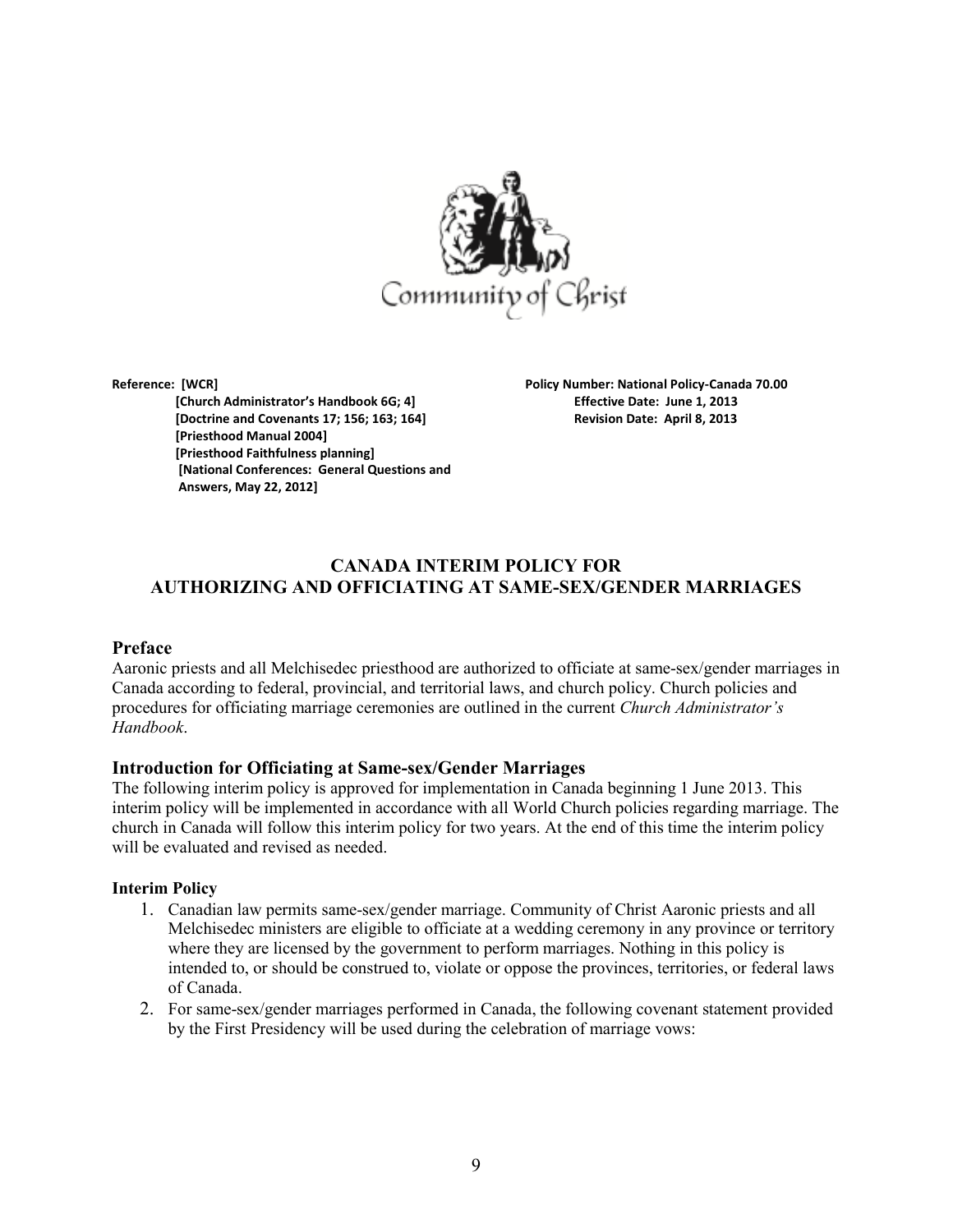You both mutually agree to be each other's marriage companion, observing the legal rights belonging to this condition; that is, keeping yourselves wholly for each other and from all others during your lives?

- 3. This policy pertains only to same-sex/gender marriages in Canada.
	- a. Where Canadian law allows visiting non-Canadian couples to be married in Canada, Aaronic priests and all Melchisedec ministers are authorized to officiate same-sex/gender marriages only for couples who are citizens or permanent residents of nations where church policy has been changed to allow for same-sex/gender marriages.
- 4. If there are conflicts between the provisions of this policy and the laws of Canada, immediately contact your mission center president and apostle.

## **Distribution**

This interim policy will be distributed to the following church leaders:

- WCLC members
- World Church Legal Services
- Canadian mission center officers, staff members, and employees
- All pastors in Canada
- All priesthood members in Canada
- Other field officers, staff and employees, as needed.